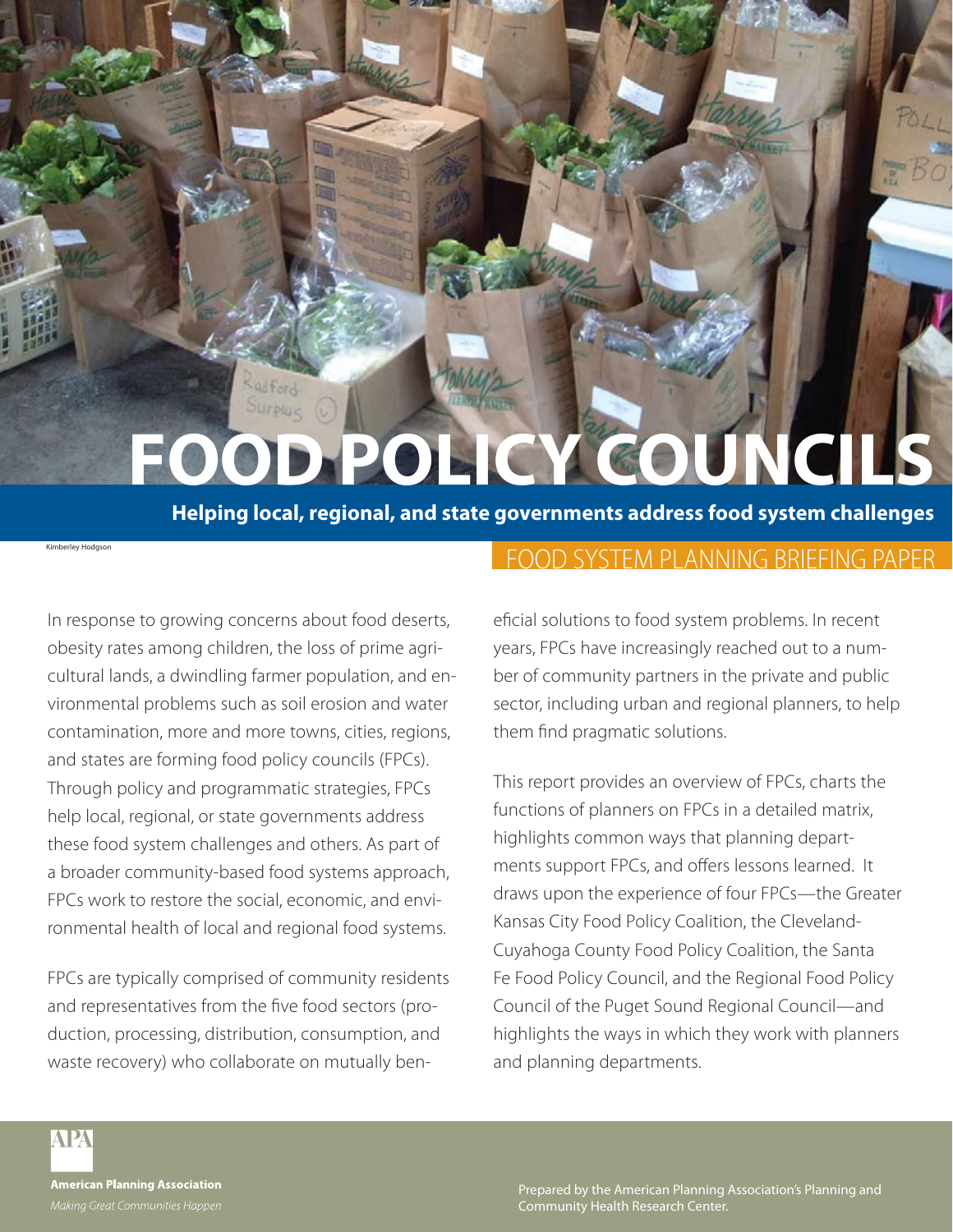#### **FPC Purpose**

FPCs provide local, regional, or state governments, as well as residents, information and advice about various policies and programs that support community-based food systems. Such a food system emphasizes, strengthens, and makes visible the relationships among producers, processors, distributors, and consumers of food at the local and regional levels (Raja et al. 2008; Hodgson et al. 2011), while aiming to be:

**• Food secure and literate**, providing equitable physical and economic access to safe, nutritious, culturally appropriate, and sustainably grown food at all times across communities and fostering an understanding and appreciation of food, from production to disposal.



- ◆ *Place-based*, promoting networks of stakeholders, linking urban and rural issues, engaging residents, and creating senses of place;
- **Ecologically sound**, using environmentally sustainable methods for producing, processing, distributing, transporting, and disposing of food and agricultural by-products;
- **Economically productive**, bolstering development capacity and providing job opportunities for farmers and community residents;
- **Socially cohesive**, facilitating trust, sharing, and community building across a diverse range of cultures and addressing the concerns and needs of marginalized groups, including minority and immigrant farmers and farm laborers, financially struggling small farmers, and underserved inner-city and rural residents; and

The negative health, environmental, economic, and social impacts of the food system have typically been addressed in a piecemeal fashion, with each of the five food sectors working independently. In contrast, FPCs comprehensively evaluate such impacts through systems-thinking approaches that bridge food system sectors. As Figure 1 illustrates, FPCs bring together diverse stakeholders to collaboratively solve problems and, in doing so, ensure that community-based food system policies and programs reinforce each other.

One problem many FPCs tackle is how to increase residents' access to grocery stores. FPCs unpack the interrelated causes of the problem, considering things like:

**Infrastructure:** Are public transportation links to existing grocery stores adequate?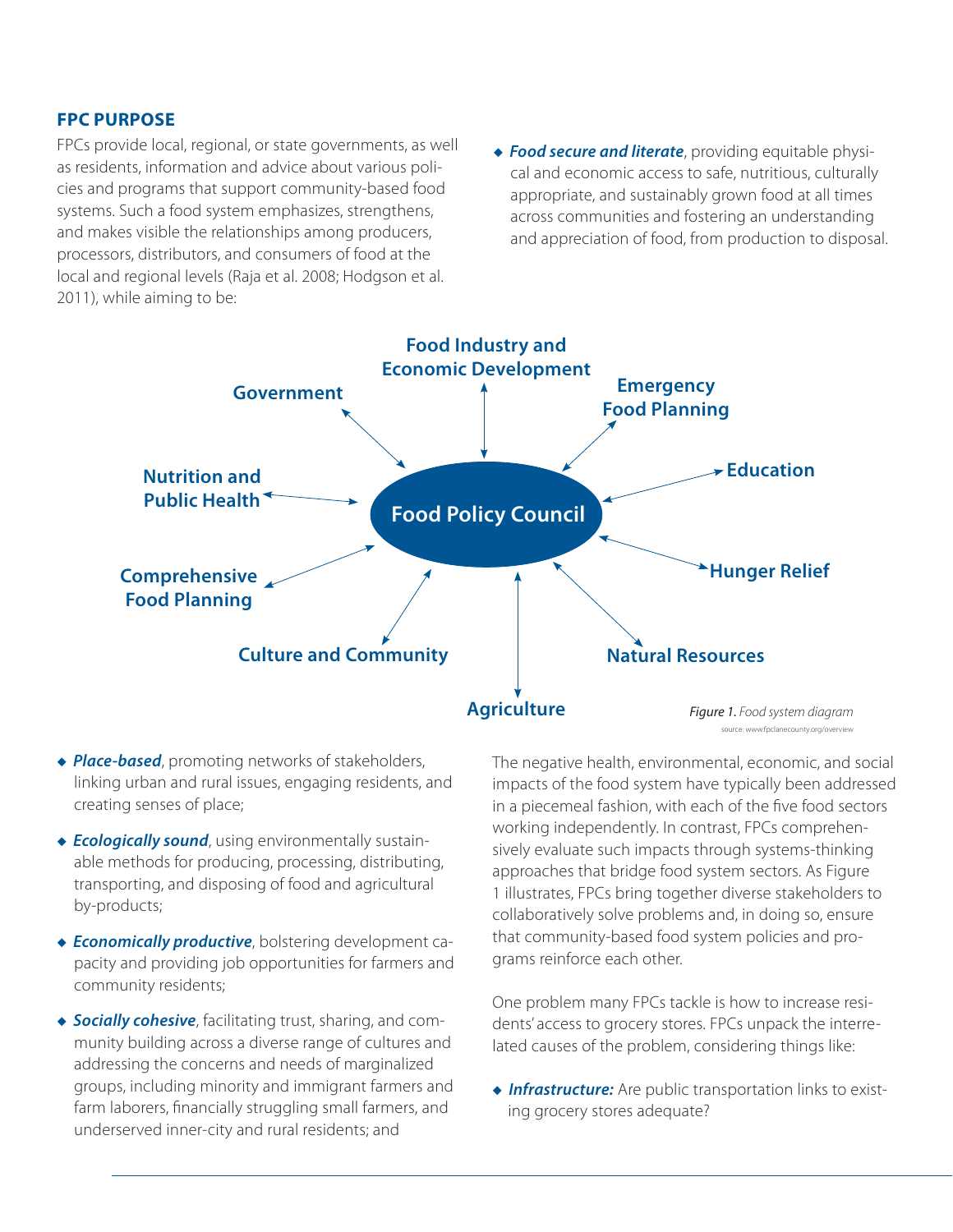- **Economic development:** Which banks will or will not loan to new grocery stores?
- ◆ **Built environment:** Which zoning codes or regulations could be changed to locate grocery stores closer to residential areas?
- **Alternatives or supplemental programs:** Could a farmers market or home delivery program fill service gaps?

#### **FPC Objectives**

FPCs improve the social, economic, and environmental health of a given food system by setting a number of related objectives.

The main objectives of a food policy council (Harper et al. 2009) are to:

- Advocate for policy change to improve a community's food system
- $\bullet$  Develop programs that address gaps in a community's food system
- $\bullet$  Strategize solutions that have wide applicability to the food system
- $\triangle$  Research and analyze the existing conditions of a community's food system
- Communicate information about a community's food system
- $\bullet$  Cultivate partnerships among a community's five food sectors
- $\bullet$  Convene meetings that draw diverse stakeholders of a community's food system

FPCs across the country are tackling food systems problems with inventive solutions—whether it's proposing agricultural overlay districts and backyard beekeeping ordinances, or researching local produce purchasing programs for detention centers.

## **Common FPC Characteristics**

FPCs often operate as a nonprofit, quasi-governmental entity or within a government agency, and cater to both community and local government needs. The name of an FPC often varies from community to community and reflects its operation within or outside of a local, regional, or state government. For example, food systems or food policy coalitions typically operate outside of government, whereas food policy councils typically operate within government.

Nonetheless, all FPCs share operating characteristics. FPCs often:

- $\bullet$  Take a comprehensive approach
- $\blacklozenge$  Pursue long-term strategies
- $\triangleleft$  Offer tangible solutions
- $\triangle$  Are place-based
- $\triangle$  Advocate on behalf of the larger community
- $\triangleleft$  Seek government buy-in
- $\triangle$  Establish formal membership
- $\bullet$  Operate with little or no funding

#### **FPC Jurisdiction and Affiliation**

FPCs can exist at the local, regional, and state level; many FPCs serve more than one jurisdictional level.

Deciding the most appropriate jurisdictional level for an FPC depends on:

- **Spatial aspects:** how dispersed a given community is
- **Community boundaries:** which people are linked by which food traditions
- **Environmental boundaries:** whether communities are linked by a watershed, river valley, or other natural border
- **Political landscape:** which government level can support FPC activity

For example, Rubina Cohen, coordinator of the Santa Fe Food Policy Council, notes that the council's city-county dual jurisdiction best reflects the unique geography and community of Santa Fe. "In a location where there are no borders between where the city ends and the county begins, a city-county jointly appointed council best unifies what are false distinctions between 'urban' issues in the city and the 'rural' issues in the county," says Cohen.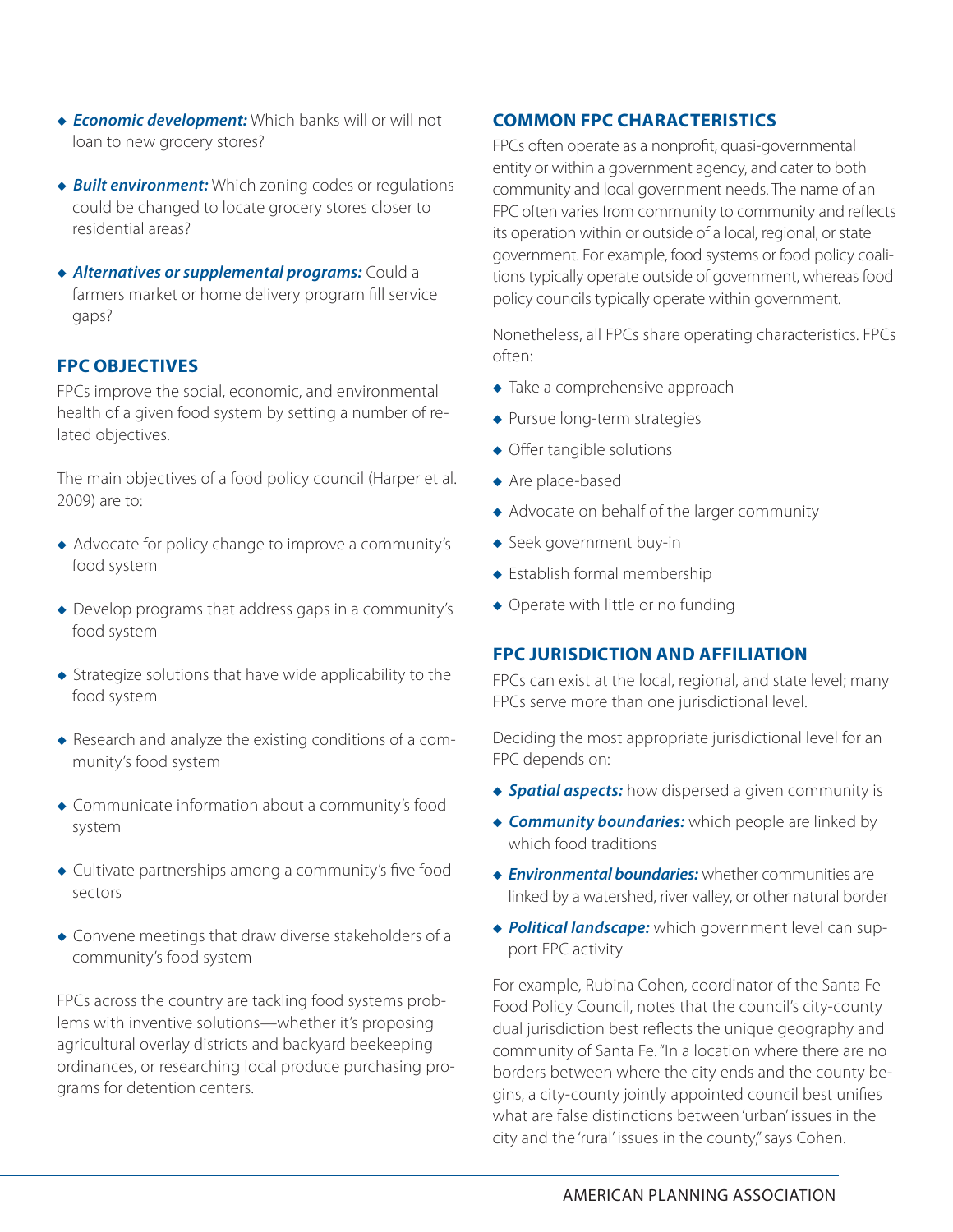

*Kick-off meeting at the Resource Center for Independent Living for the Utica/Oneida Food Policy Council* Photos by Pam Jardieu



FPCs also organize themselves according to how closely aligned they are with either nonprofits and community groups or government agencies. Regardless of where an FPC falls on this spectrum, most FPCs rely on at least one foster organization or department to support their development. For instance, the Cleveland-Cuyahoga County Food Policy Coalition is housed in two academic institutions—Case Western Reserve University's Prevention Research Center for Healthy Neighborhoods and Ohio State University Extension.

A number of factors contribute to which organizational entities an FPC may be supported by or affiliated with:

- ◆ *Political will:* Dedicated government officials or agencies sometimes choose to fully or partly house FPCs in government departments. This is often the case if an FPC has been formed by executive order or legislative act.
- ◆ *Access to resources:* FPCs need time, money, and space to function. Affiliating with a strong nonprofit, or an institution like a state university extension office, can offer much-needed support.

**Community:** Many FPCs are housed in community and grassroots organizations to help them stay connected to the people and interests they represent.

#### **FPC Membership**

The FPC membership process can be formal, informal, or some combination of the two. FPC members may be formally appointed by a governmental official or executive board, nominated by governmental officials or other FPC members, or selected from an application process. Additionally, FPC members may be informally chosen through a self-selection process.

For example, the membership process for the Santa Fe Food Policy Council depends on whether a member represents the city or the county. City members are nominated, recommended for appointment by the mayor, and then approved by the Santa Fe City Council, while county members are nominated, recommended for appointment by the county manager's office, and then approved by the Board of County Commissioners.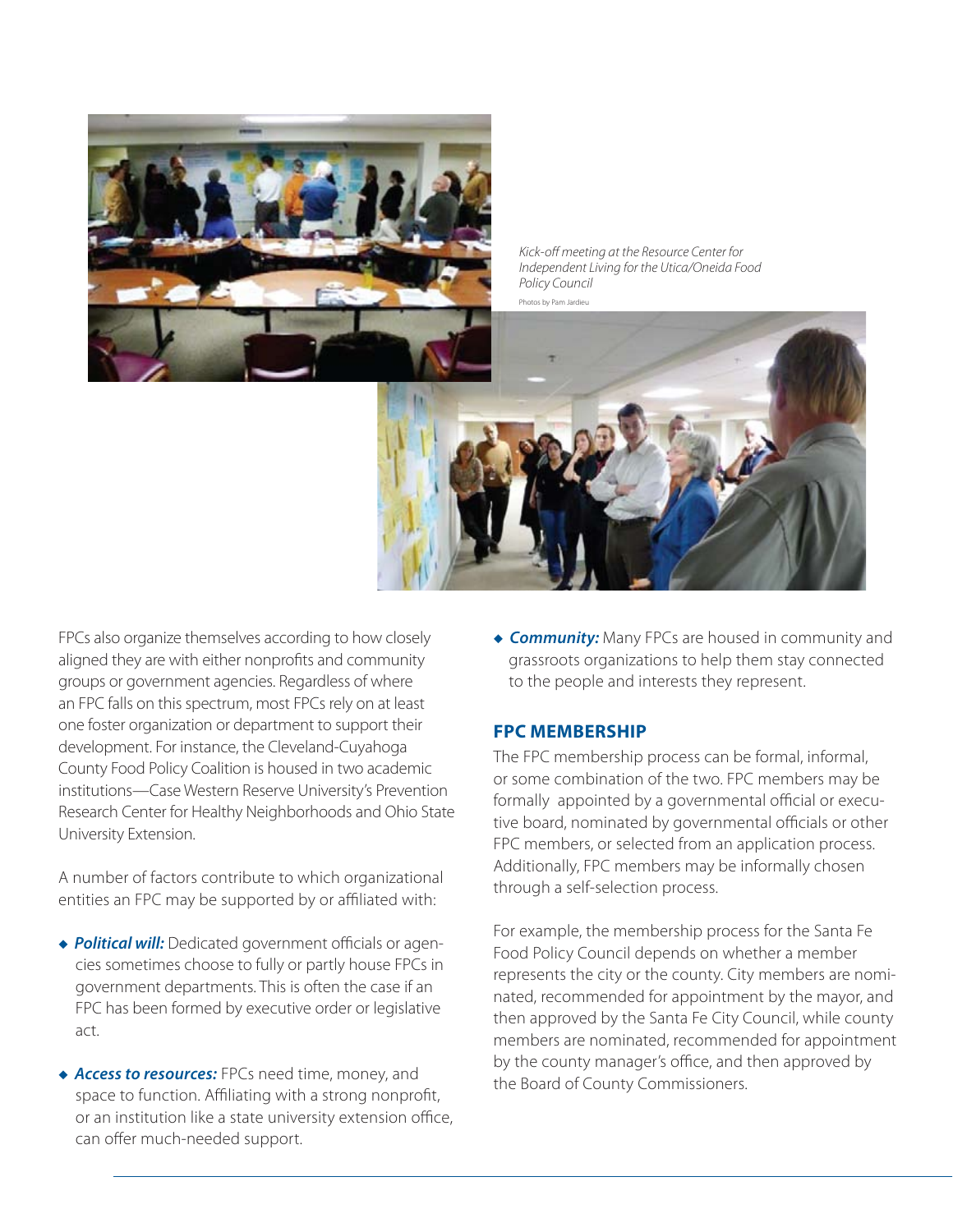FPC membership structure strives to be diverse and professional, but obtaining this balance can be a daunting task. To help refine the membership selection process, FPCs will often weigh such considerations as:

- $\bullet$  Community need
- ◆ Quantity and kind of "seats" or "slots"
- $\bullet$  Expertise of potential candidates
- $\triangle$  Access to resources of potential candidates

Once FPCs have determined the scope of their membership needs, they can then focus on which individuals to work with. In addition to actively recruiting representatives from the five food sectors (production, processing, distribution, consumption, and waste recovery) FPCs seek members from:

- $\bullet$  the general public
- $\bullet$  community-based organizations and coalitions
- $\bullet$  institutions such as schools, churches, and hospitals
- $\bullet$  nonprofits
- $\bullet$  public agencies
- $\bullet$  the private sector

Some FPCs are reincarnations of other community food or food-related groups. Whether to continue momentum from a prior success or to refresh from a failure, retaining the bulk of an existing group can be an advantageous way to establish FPC membership. The Cleveland-Cuyahoga County Food Policy Coalition, for instance, was launched as a way to continue the successful dynamics of a group formed for the 2007 Steps to a Healthier Cleveland campaign. This campaign was one among other city participants in the federal Steps to a Healthier US program that directed monies to communities for combating such health issues as obesity, diabetes, and asthma through initiatives to address physical inactivity, tobacco use, and poor nutrition.

Many FPCs are simply a group of about eight to 12 members with a director or chair, but others establish working groups or subcommittees to help manage the various interests they represent. The Santa Fe Food Policy Council, for example, has five subcommittees: Policy Initiatives, Assessment, Resource Development, Land Use & Farm Production, and Outreach & Education. These subcommittees have allowed the council to coordinate activities across jurisdictions with diverse stakeholders, community partners, and various elected officials while retaining a focused mission.

## **Planners and Planning Departments working with FPCs**

Though planners and planning departments have been slow to formally engage in food systems work (Pothukuchi and Kaufman 2000; Caton Campbell 2004), FPC history is nonetheless peppered with the contributions of planners and planning departments (Clancy et al. 2007). For example, the first FPC—the Knoxville-Knox County Food Policy Council in Tennessee—was formed in 1980 after a local organization, the Community Action Committee, cooperated with the Metropolitan Planning Commission and pressed the city council to form a legitimate public body that could enact recommendations laid out in urban planning professor Robert Wilson's 1977 study of the city's food system (Zodrow 2005).

Planners and planning departments are rarely sought out for their expertise in food systems, but rather for the many tools planners use to effect change in the built environment. Today, planners are working with FPCs as:

# **Full members, representing planning departments**

Of the four seats allotted to city and county staff on the Santa Fe Food Policy Council, two are currently filled by planners. Katherine Mortimer, environmental planner for the Housing and Community Development Department of Santa Fe, holds one of the city staff seats. Renee Villarreal, community planner for the Planning Division of the Santa Fe County Growth Management Department, holds one of the county staff seats. They both count FPC responsibilities as part of their daily planning workload.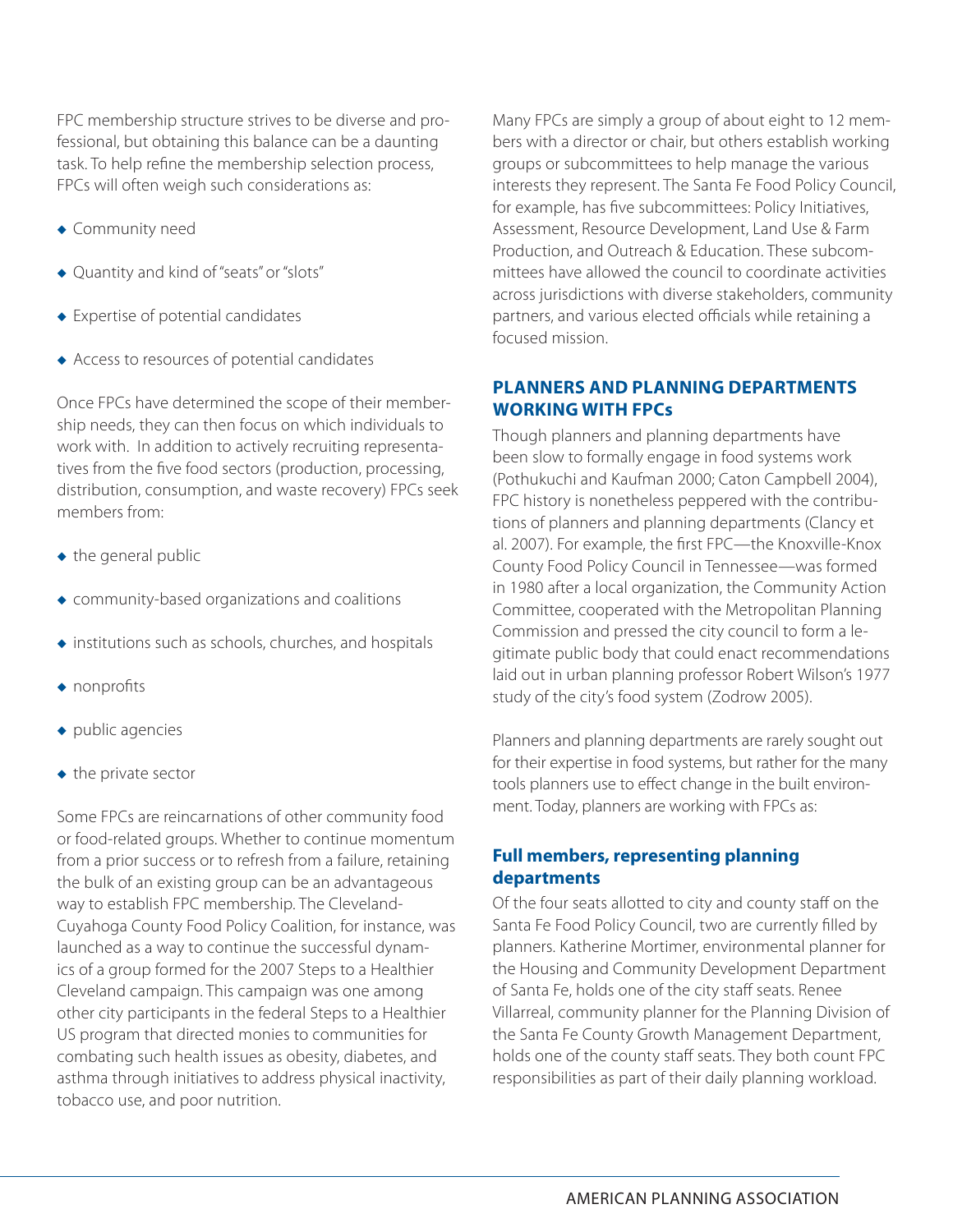## **Full members, independent of planning departments**

Academic planner Branden Born, associate professor at the University of Washington, helped start the Seattle-King County Acting Food Policy Council and currently serves as member of the newly formed Regional Food Policy Council that is housed at the Puget Sound Regional Council (PSRC).

# **Participants of an FPC working group**

Kim Scott, lead coordinator for urban agriculture with the city of Cleveland Planning Commission, regularly works with the Cleveland-Cuyahoga County Food Policy Coalition through the coalition's land-use working group. Because Scott's assigned planning area receives many requests for city land bank parcels, she is in a position to help the coalition observe land-use trends.

# **Advisers**

Patty Noll, a city planner in Kansas City, was recently asked to serve on the steering committee of the newly organized Greater Kansas City Food Policy Coalition, which was familiar with Noll's earlier work helping the Kansas City Center for Urban Agriculture (KCCUA) and the KC Healthy Kids with zoning and development code revisions to enable urban agriculture in the city. Throughout the revision process, Noll provided a host of consulting and facilitation services for KCCUA and KC Healthy Kids, including reviewing and translating code, explaining policy procedures, and acting as a liaison with government staff.

# **Planner Functions on FPCs**

Though many planners don't have explicit knowledge about food systems, all planners are equipped with an understanding of the built and natural environments, a systems-thinking approach, and familiarity with the policy process that enables them to participate in a range of FPC projects. Specific planner functions on FPCs are outlined in the matrix below and are shown in relation to FPC objectives. Many of the outlined planner functions such as crafting policy language, conducting land inventories, or conveying information through geographic information system (GIS) maps—will be familiar.

# **Planning Department Support for FPCs**

While planners perform certain functions within FPCs, planning departments offer more general support. The FPCs profiled in this report primarily worked with public planning departments at the city and regional levels. Planning departments serve FPCs by offering:

#### **Access to information and resources**

Katherine Mortimer of the Santa Fe Food Policy Council says that the council's direct partnership with the Santa Fe city and regional planning commissions affords advantages like direct contact to city grants and access to resources, including the GIS department. Additionally, Mortimer notes, "the council can coordinate with other city agencies more easily because we are colleagues. We can get data about institutional food purchasing, for example, very easily."

# **Validation**

Planning departments that endorse FPCs or their projects help validate FPC legitimacy. Morgan Taggart, co-convener for the Cleveland-Cuyahoga County Food Policy Coalition, notes that "having the city planning director and public health director's vocal support at public meetings—especially ones where influential stakeholders were in attendance—was invaluable." When Cleveland City Planning Director Robert Brown said that urban agriculture is sometimes the highest and best use of city land, Taggart says, it showed that the city was thinking of using land in the same way that the coalition was.

# **Political clout**

Having a government agency like a planning department to support FPCs helps them navigate the policy process. When the Seattle-King County Acting Food Policy Council moved to the PSRC, it increased its leverage in the region on account of the PSRC's status as a federally designated Metropolitan Planning Organization. Branden Born explains that the Seattle-King County Acting Food Policy Council "always knew it would get lost in the wilderness if it were just another advisory group" and that the council knew it needed a close relationship with government in order to be authorized—and recognized—as a policy advisor. Having the support of the PSRC helps the council's policy work get done.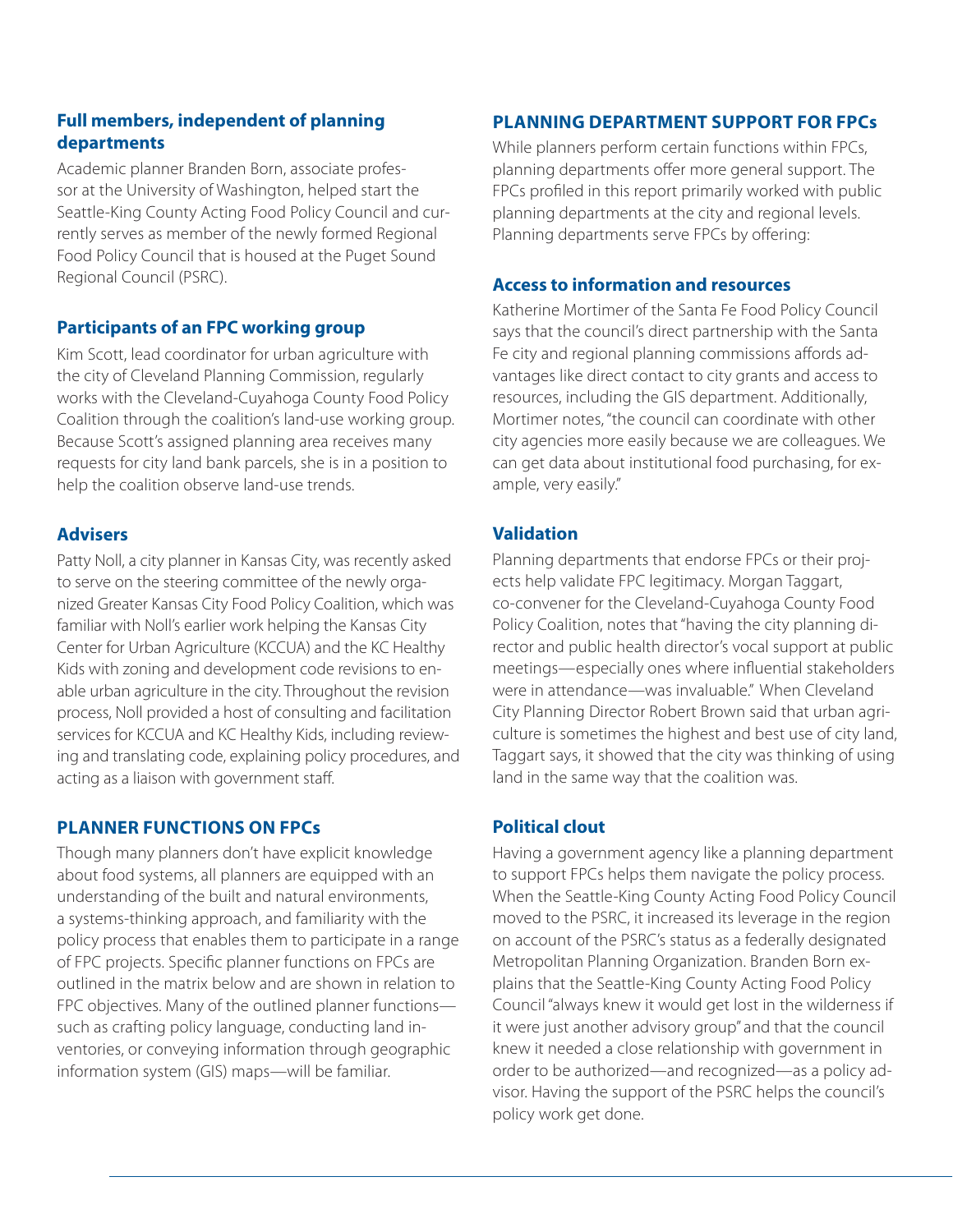| <b>FPC OBJECTIVE</b>                                                               | <b>PLANNER FUNCTION ON FPC</b>                                                                                                                                                                                                                           |
|------------------------------------------------------------------------------------|----------------------------------------------------------------------------------------------------------------------------------------------------------------------------------------------------------------------------------------------------------|
| Advocate for policy change to improve<br>a community's food system                 | Recommend new policies or changes to policy language that impact<br>food system, such as beekeeping and backyard chicken ordinances                                                                                                                      |
|                                                                                    | Share knowledge of policy process with the FPC, such as explaining<br>bureaucratic hurdles or filing procedures                                                                                                                                          |
|                                                                                    | Serve as a liaison between the FPC and local government by helping<br>FPCs understand the political context that policies operate within                                                                                                                 |
| Develop programs that address gaps in<br>a community's food system                 | Identify legal barriers to new or existing food system programs, such as<br>outdated land-use regulations or restrictive zoning codes                                                                                                                    |
|                                                                                    | Find applicable funding sources for food system programs, like<br><b>Community Development Block Grant funds</b>                                                                                                                                         |
| Strategize solutions that have wide<br>applicability to the food system            | Incorporate food system objectives into comprehensive and strategic<br>plans by using FPC knowledge in conjunction with the planner's<br>systems-thinking approach and long-term perspective                                                             |
|                                                                                    | Devise win-win solutions to food problems, such as using regional scale<br>transfer of development rights for farming urban land or bridging urban-<br>rural divides through direct-to-consumer outlets like farmers markets                             |
|                                                                                    |                                                                                                                                                                                                                                                          |
| Research and analyze the existing<br>conditions of a community's food<br>system    | Examine existing policies for their positive or negative impact on food<br>related goals and objectives, such as improved food access                                                                                                                    |
|                                                                                    | Conduct food system assessments by gathering baseline data about the<br>state of food system sectors or stakeholders in a given community<br>Conduct land assessments, such as inventories of city-owned vacant<br>parcels or inventories of brownfields |
| Communicate information about a<br>community's food system                         | Raise awareness of a community's food system to local government and<br>residents by sharing information about FPC activities at public forums                                                                                                           |
|                                                                                    | Explain policy language to FPC members and community residents, for<br>example by translating zoning codes or breaking down technical jargon                                                                                                             |
|                                                                                    | Convey information to elected officials and the public through visually<br>engaging mediums like GIS maps                                                                                                                                                |
| Cultivate partnerships among a<br>community's five food sectors                    | Highlight common goals within the food framework by helping planners<br>and other professionals see their own work through a food "lens"                                                                                                                 |
|                                                                                    | Foster trust among stakeholders through an objective perspective and<br>a professional manner                                                                                                                                                            |
| Convene meetings that draw diverse<br>stakeholders of a community's food<br>system | Encourage community participation in food system decisions by<br>helping FPCs coordinate outreach efforts such as conducting surveys or<br>hosting guest speakers at FPC meetings                                                                        |
|                                                                                    | Facilitate meetings, including community visioning sessions or food<br>system charrettes                                                                                                                                                                 |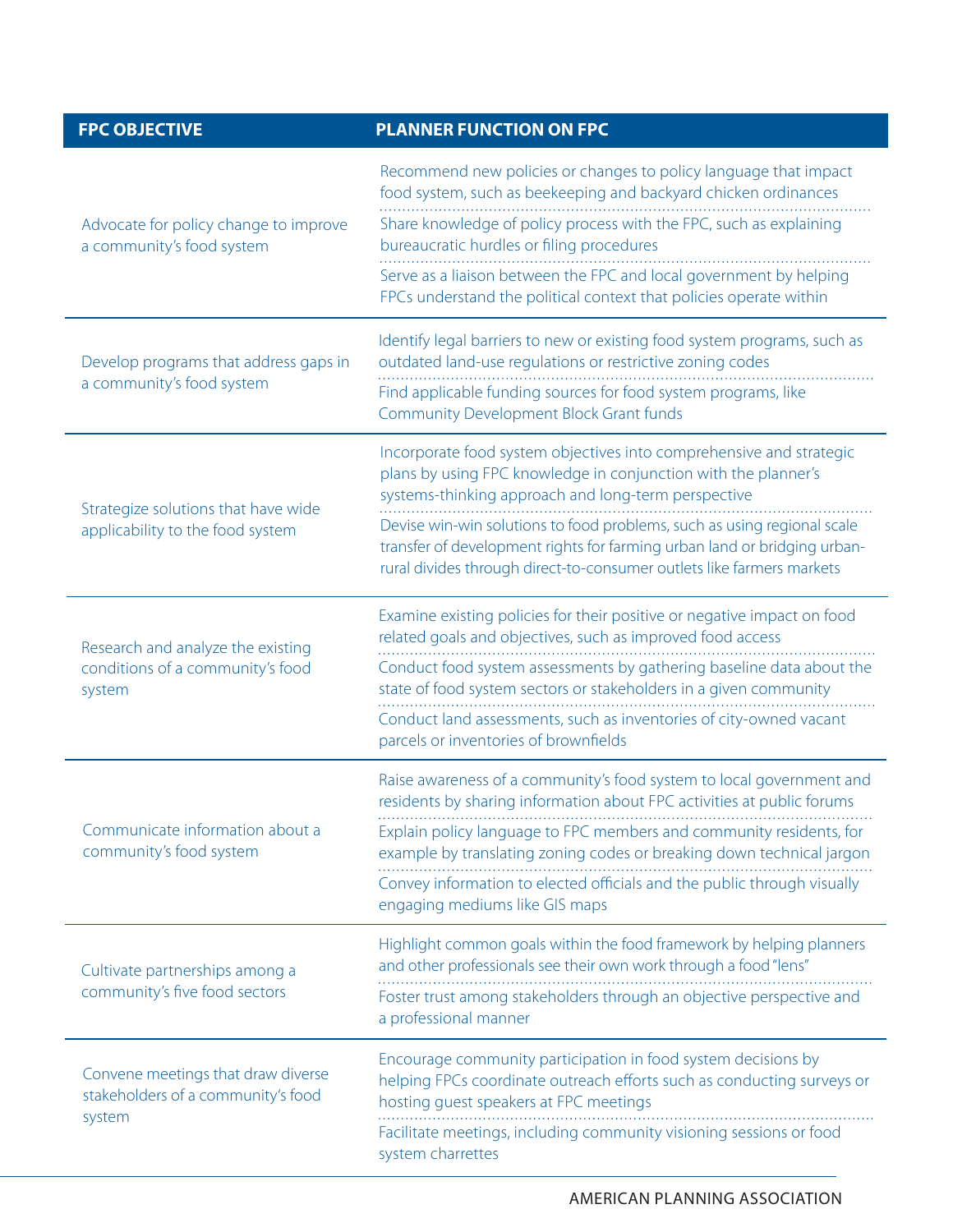#### **Extended network**

Kristen Hopkins, a planner with the Cuyahoga County Planning Commission who frequently works with the Cleveland-Cuyahoga County Food Policy Coalition's Land Use Working Group, explains that the support of the county planning commission has helped extend the council's reach to a wider geographic area. Noting that eight mayors representing the different planning regions in Cuyahoga County serve on the county planning commission, Hopkins believes that sharing information about the coalition's initiatives at the planning commission's bimonthly meetings has helped raise awareness of food system issues among suburban mayors who may not otherwise hear about the coalition. As a result, Hopkins has seen more communities interested in updating their master plans to add various food system policies.



**Trained staff**

Whether working with FPCs on one project one time, or many projects over a long period of time, planning departments can share trained staff with FPCs. For example, Morgan Taggart explains that the Cleveland-Cuyahoga County Food Policy Coalition often works with no fewer than seven to 10 planners from the Cleveland City and Cuyahoga County planning commissions. Some of these planners, like Kim Scott, regularly work with the coalition through the Land-Use Working Group, while other planners work episodically or on specific tasks like making GIS maps.



*These photos show Santa Fe FPC members on various tours. Clockwise: Pam Roy and Denise Lynch check out chickens on the Gallina del Sol farm tour; South Mountain dairy goats greet members; members listen to Wendy McQuire discuss her turkey farm activities on the Gallina del Sol farm tour; Steve Warshawer and Denise Lynch observe the pasteurizing process explained by South Mountain dairy owner Marge Peterson.*

Photos by Renee Villarreal



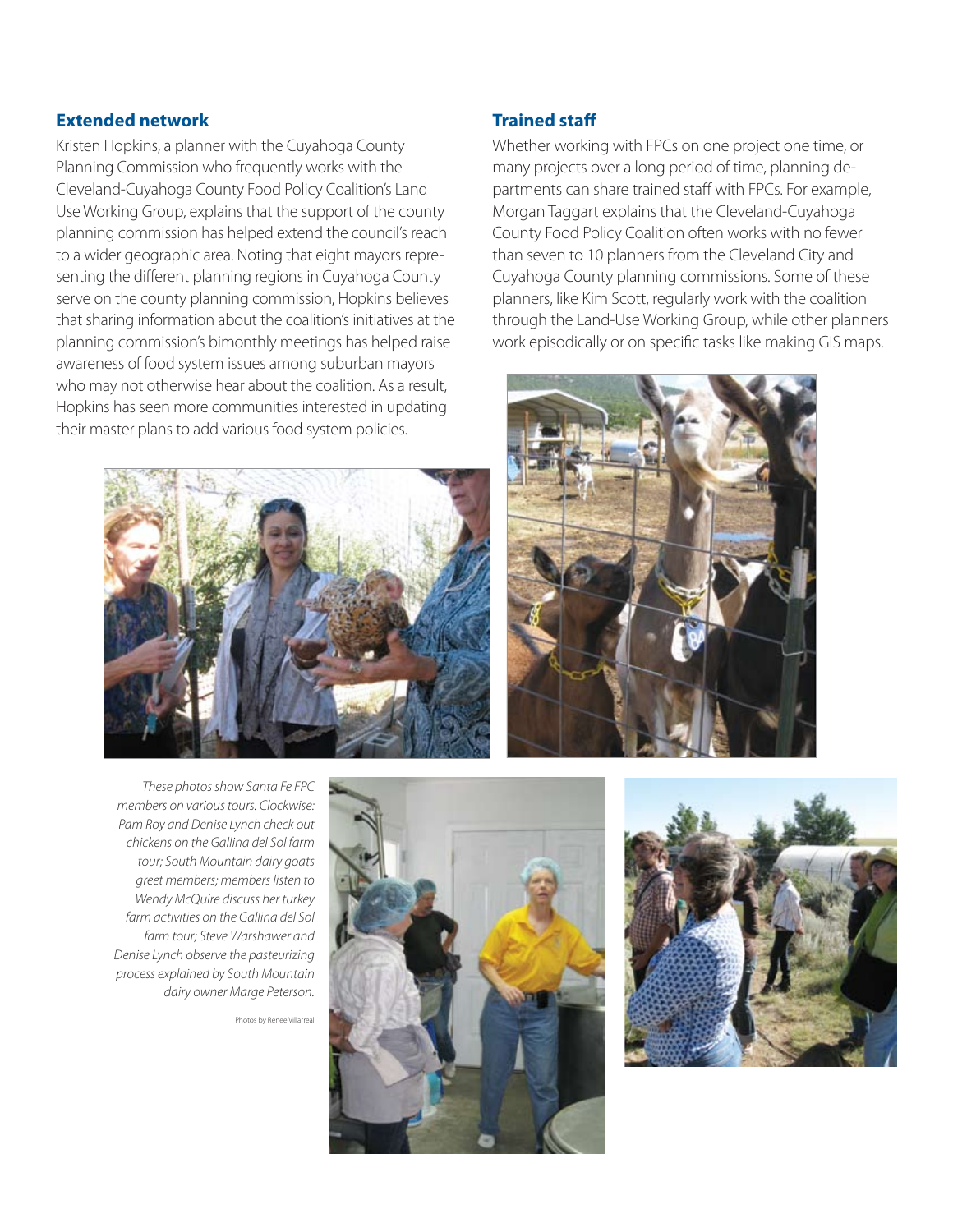#### **Capacity to spearhead initiatives**

A planning department can lighten the load for resourcestrapped FPCs by launching food-related initiatives. For example, Trevor Hunt, planner with the Cleveland City Planning Commission, explains how Cleveland's Economic Development Department and City Planning Commission are launching a mobile food cart initiative to encourage small business growth as well as promote vibrant public spaces. When a government agency like a city planning department can assist or even spearhead a food system initiative, it allows FPCs to focus on other objectives like policy work, community outreach, and research.

#### **Lessons Learned**

This report was informed by existing FPC literature and from case studies of four U.S. FPCs. Given the contextspecific nature of food systems work, some of the comments included in this report may not resonate with all FPCs. However, some recurring themes that arose during interviews with planners, FPC members, and leading FPC experts merit highlighting. The following are observations on how planners and planning departments can continue to contribute to, or expand their role in, the development of successful FPCs.

# **FPCs and planners share similar goals, as well as the same systems-thinking approach for reaching them.**

FPCs and planners share a fundamental concern for a community's social, environmental, and economic health and welfare. Additionally, FPCs and planners use a systems-thinking approach for addressing community health and welfare problems. While an FPC's day-to-day focus is on discrete expressions of food system problems—for example, inadequate public transportation to grocery stores or poor quality food in schools—FPC vision is nonetheless long-term, macro, and comprehensive. Similar to a planner's approach, FPC work does not end when a bus route has been added or when school nutrition improves. Rather, FPCs continue to chip away at the other expressions of food system problems in their community with an eye toward systems-wide improvement. Robert Brown, director of the Cleveland City Planning Commission, likes to call the work of planners and FPCs "a great marriage" because of these shared fundamental concerns and a systems-thinking approach.

# **FPCs offer planners an ideal entry into food systems planning work.**

The many issues that FPCs address provide an ideal training ground for planners looking to know more about food systems work. The particular FPC objectives—such as engaging in policy work or researching and communicating information—are also traditional planning activities, and as such, are easy for any planner to participate in. The familiar processes behind FPC projects help planners feel welcome to participate in broader food systems work. Many of the planners interviewed for this report noted how their work on particular FPC tasks showed them a new food systems perspective. Renee Villarreal of the Santa Fe County Growth Management Department admits, "I always saw the various pieces related to the food system, but then the [Santa Fe Food Policy Council] made the connection of those pieces clear."

# **FPCs seek out planners for general planning skills and perspective, not for expertise in food systems.**

Many of the planners working with the FPCs profiled in this report possessed little knowledge of food systems at the start of their FPC work. In fact, FPCs often sought out planners for their traditional skills and training, not for their expertise in food systems. When asked why planners are valued on FPC projects, interviewees remarked on such things as a planner's ability to bridge various sectors and disciplines, to apply skills and training to specific contexts, and to solve problems in a strategic way. This interest in general planning skills means that FPCs call on planners for help with everything from research and outreach projects to policy and program development projects.

#### **Conclusion**

The FPCs profiled in this report demonstrate that inventive and comprehensive work comes from joining the planner's place-based approach with FPCs' food systems focus. Planners need not have any familiarity with food systems work to meaningfully with FPCs on a range of projects. Rather, FPCs value general skills, familiarity with the policy process, an understanding of the built, social, and natural environment, and a systems-thinking approach.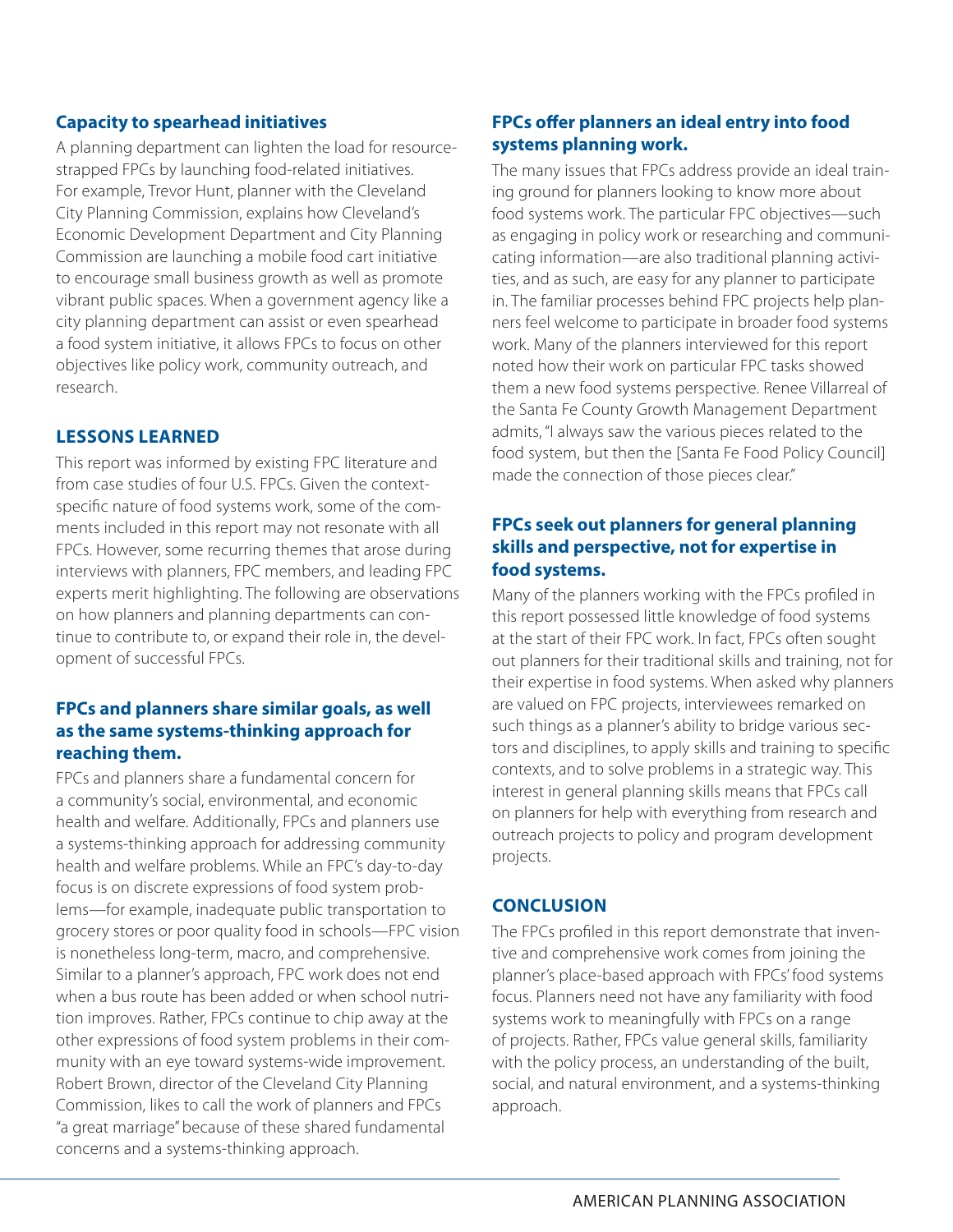As the number of FPCs continues to rise, so too will the opportunities for collaboration with FPCs. The FPCs profiled in this report all have strong relationships with individual planners and with public planning departments at the city or county level. Additionally, private planning agencies may forge partnerships with FPCs or start collaborating on FPC projects.

Whether at the city, county, or state level, planners and FPCs are working together to rebuild fractured food systems and to shift how communities orient their food system operations and development patterns. This work is producing exciting changes in the built, natural, and social environment, which have real impact on long-term community food sustainability.

*This briefing paper was written by Christina DiLisio, a graduate student at Tufts University in the Urban & Environmental Policy & Planning department and an intern in APA's Planning and Community Health Research Center, and edited by Kimberley Hodgson, aicp, former manager of the center. They thank the representatives from the Cleveland-Cuyahoga County Food Policy Coalition, the Greater Kansas City Food Policy Coalition, the Santa Fe Food Policy Council, and the Regional Food Policy Council of the Puget Sound Regional Commission, as well as the planners that work with them, for their time and thoughtful comments.*

#### **REFERENCES**

- American Planning Association (APA). 2007. *American Planning Association Policy Guide on Community and Regional Food Planning*. Prepared for the APA's Legislative and Policy Committee.
- APA's Planning and Community Health Research Center. 2010. "Food Systems Planning." *QuickNotes*. February.
- Biehler, Dawn, Andy Fisher, Kai Siedeburg, Mark Winne, and Jill Zachary. 1999. *Getting Food on the Table: An Action Guide to Local Food Policy*. Venice: Community Food Security Coalition and California Sustainable Agriculture Working Group.
- Caton Campbell, Marcia. 2004. "Building a Common Table: The Role for Planning in Community Food Systems." *Journal of Planning Education and Research* 23, no. 4: 341–355.
- Clancy, Kate, Janet Hammer, and Debra Lippoldt. 2007. "Food Policy Councils: Past, Present, and Future." Pp. 121–40 in *Remaking the North American Food System*, ed. C. Clare Hinrichs and Thomas A. Lyson. Lincoln: University of Nebraska Press.
- Dahlberg, Kenneth. 1994. "Food Policy Councils: The Experience of Five Cities and One County." Paper presented at the Joint Meeting of the Agriculture, Food and Human Values Society and the Society for the Study of Food and Society, Tucson, Ariz., June 11.
- Harper, Alethea, Annie Shattuck, Eric Holt-Giménez, Alison Alkon, and Frances Lambrick. 2009. *Food Policy Councils: Lessons learned*. Oakland, Calif.: Food First Institute for Food and Development Policy.
- Hodgson, Kim, Marcia Caton Campbell, and Martin Bailkey. 2011. *Urban Agriculture: Growing Healthy Sustainable Places*. Planning Advisory Service Report 563. Chicago: American Planning Association.
- Koc, Mustafa, and Kenneth. A Dahlberg. 1999. "The Restructuring of Food Systems: Trends, Research, and Policy Issues." *Agriculture and Human Values* 16, no. 2: 109–116.
- Maretzki, Audrey N., and Elizabeth Tuckermanty. 2007. "Community Food Projects and Food System Sustainability." Pp. 332–43 in *Remaking the North American Food System*, ed. C. Clare Hinrichs and Thomas A. Lyson. Lincoln: University of Nebraska Press.
- Pothukuchi, Kameshwari, and Jerome L. Kaufman. 1999. "Placing the Food System on the Urban Agenda: The Role of Municipal Institutions in Food Systems Planning." *Agriculture and Human Values* 16, no. 2 (1999): 213–224.